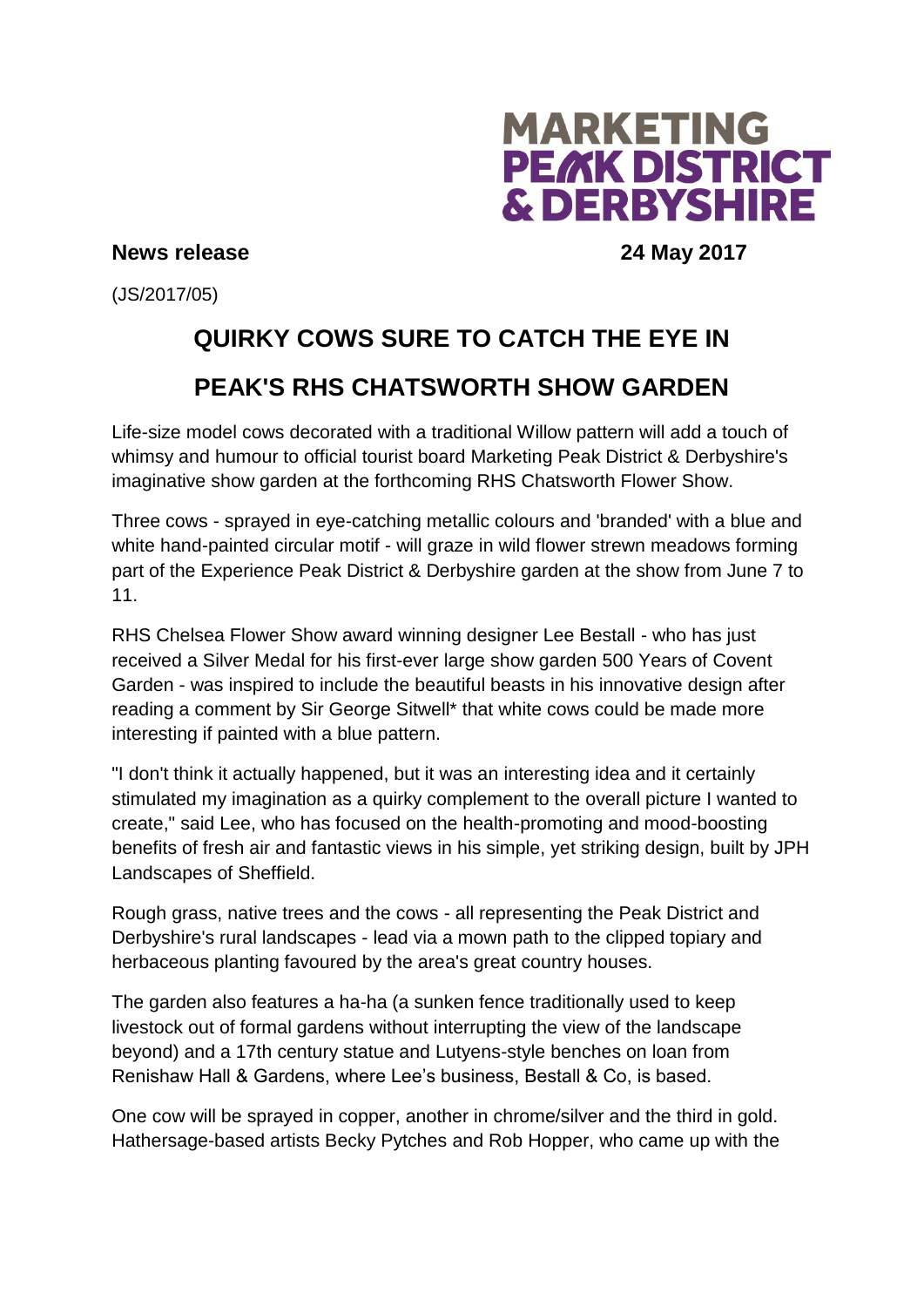original concept, intend that the mirrored surfaces will reflect the garden, allowing the sculptures to recede back into the landscape and partially disappear.

University intern Marion Leclerc (21), from Nantes in France - currently working with Lee and his team at Bestall & Co – will hand paint a circular Willow pattern 'brand' on the rump of each animal. Each motif is inspired by elements of nature - water, earth and air, as well as wildlife and Chinese-style flowers.

"It's been a wonderful experience to be part of this project from the very beginning, contributing to the initial concept and seeing the garden evolve," said Marion, who is in her fifth year studying landscape design at the Ecole Agrocampus-Ouest at Angers in the Loire Valley. "It's also a first for me to paint on cows!"

Jo Dilley, Managing Director, Marketing Peak District & Derbyshire, added: "We are delighted with the design of our Show Garden - Lee and his team have worked extremely hard to come up with a fabulous design that reflects the huge variety of the area's natural and man-made landscapes in a relatively small space.

"I'm sure both the RHS judges and visitors will be impressed by its elegant combination of informal and formal elements – and we will have an auction book available so that anyone interested in giving the cows a permanent home after the show can register an interest. We'll also be sharing details on digital and social media.

"Any of the three would make a stylish addition to a public or private garden, park or other open space, so we expect interest to be high - and would especially like to hear from anyone wanting to keep them together as a herd!"

Visitors can find the Experience Peak District & Derbyshire show garden at site number 112 on the RHS Chatsworth Showground.

Main show garden sponsors C W Sellors, Derbyshire-based jewellery designers and manufacturers, will be launching their new, floral-inspired Tuberose jewellery collection at the show. Other sponsors are Marketing Peak District & Derbyshire; Hope Cement, A Breedon Group Company; The Camping and Caravanning Club, Peak District Premier Cottages and The Bakewell Bakery.

After the RHS Show has ended, the Experience Peak District & Derbyshire garden will be recreated at Renishaw Hall & Gardens as one of its garden rooms, so that even more visitors to the area can enjoy and appreciate it.

Other highlights to look out for at the RHS Show are five specially-designed displays by Peak District and Derbyshire Well Dressing teams, based on the concept of 'Design Revolutionaries'. They are being created by Ashford Women's Institute, Buxton Well Dressing, Burton Closes Hall & Bakewell AJ Well Dressing, Chesterfield Town Pump Group and Tideswell Well Dressers and will be located at site numbers 30 to 34, near the Dark Peak entrance.